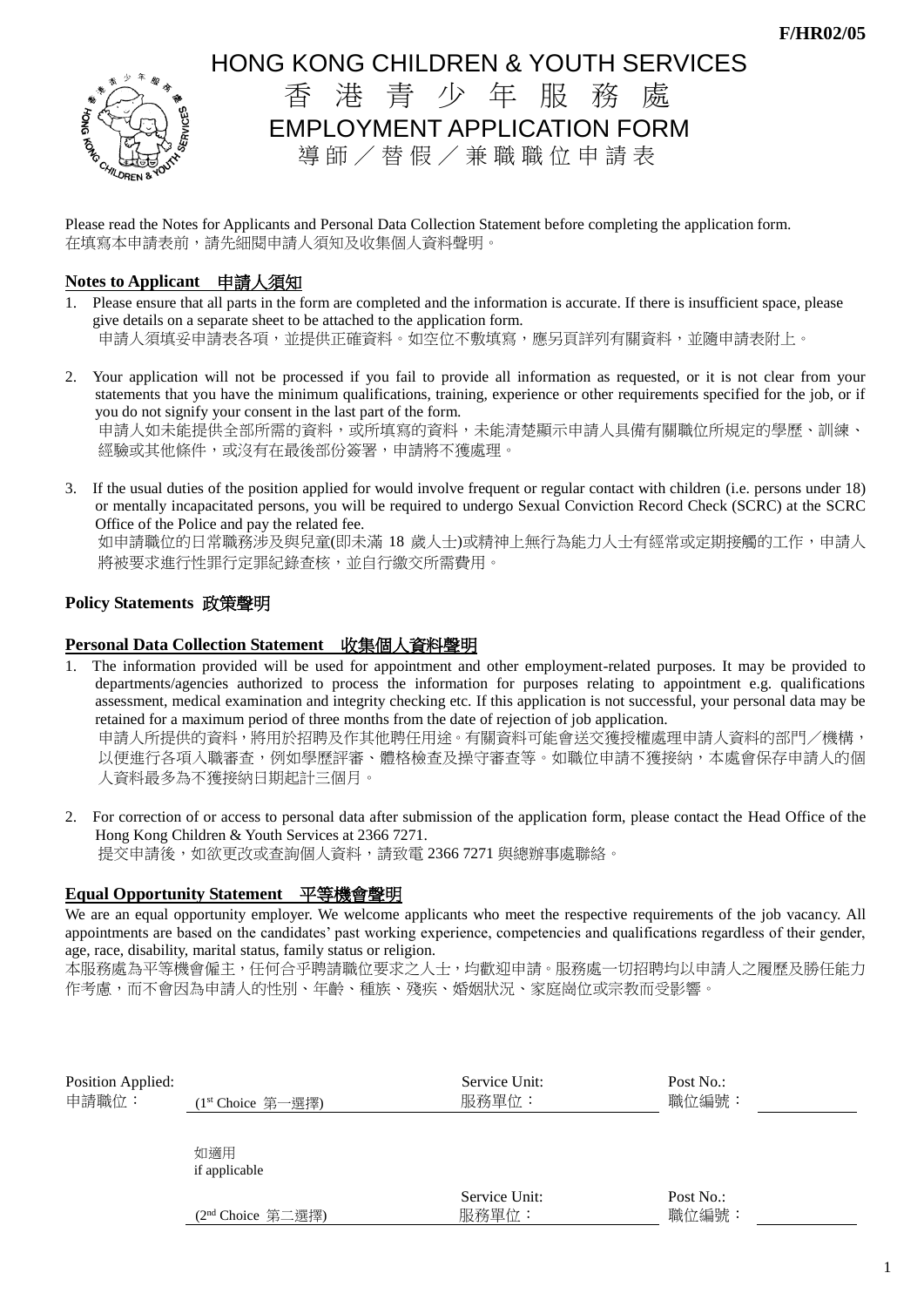|                                                                                                                                  |                              | <b>F/HR02/05</b> |
|----------------------------------------------------------------------------------------------------------------------------------|------------------------------|------------------|
|                                                                                                                                  | Date of Availability 可上班日期:  |                  |
| Insert Photo                                                                                                                     | Current/Last Salary 現時/最後薪金: |                  |
| 插入照片                                                                                                                             | Expected Salary 期望薪金:        |                  |
| If you do not wish to transfer this form to other services/units, please tick in the box.<br>如申請人不願意此職位申請表轉移至服務處的其他服務或單位,請在口加"√" |                              |                  |

#### **A. Personal Particulars** 個人資料

| Full Name in English 英文全名                           |                                  | Alias 別名                                                                 | Chinese Name 中文姓名     |  |  |
|-----------------------------------------------------|----------------------------------|--------------------------------------------------------------------------|-----------------------|--|--|
|                                                     |                                  |                                                                          |                       |  |  |
| Date of Birth 出生日期                                  | Sex 性別                           | Marital Status 婚姻狀況                                                      | E-mail 電子郵件地址         |  |  |
|                                                     |                                  |                                                                          |                       |  |  |
| Do you hold a Hong Kong identity card? 是否持有香港居民身份證? |                                  |                                                                          |                       |  |  |
| $\Box$ Yes *(Permanent / <b>Non</b> -permanent)     | $\Box$ No $\overline{\triangle}$ |                                                                          |                       |  |  |
| 是 *(永久性 / 非永久性)                                     |                                  | Expiry Date of Passport / Travel Document(dd/mm/yyyy): ______ / ______ / |                       |  |  |
|                                                     |                                  | 護照/旅行證件屆滿日期(日/月/年)                                                       |                       |  |  |
| * Please delete as appropriate 請刪去不適用者              |                                  |                                                                          |                       |  |  |
| Correspondence Address 通訊地址                         |                                  |                                                                          | Contact Tel No 聯絡電話號碼 |  |  |
| (中文)                                                |                                  |                                                                          |                       |  |  |
| (英文)                                                |                                  |                                                                          |                       |  |  |
| Religion 宗教: (If applicable 如適用)                    |                                  |                                                                          |                       |  |  |

#### **B. Academic Qualifications (in descending order) with copies of the Certificate** 學歷 (按最近日期列出)及附上證明

| From $(m/y)$<br>由 (月/年) | To $(m/y)$<br>至(月/年) | Name of Institution<br>院校名稱 | Full/Part-time<br>全日/兼讀制 | <b>Qualification Obtained</b><br>(with subjects & levels)<br>所獲資格 (列明科目及程度) |
|-------------------------|----------------------|-----------------------------|--------------------------|-----------------------------------------------------------------------------|
|                         |                      |                             |                          |                                                                             |
|                         |                      |                             |                          |                                                                             |
|                         |                      |                             |                          |                                                                             |
|                         |                      |                             |                          |                                                                             |

## **C. Professional Qualifications (in descending order) with copies of the Certificate**

專業資格 (按最近日期列出)及附上證明

| Date of Issue<br>頒授日期 | <b>Issuing Authority</b><br>頒發機構 | Professional Qualifications<br>專業資格 |
|-----------------------|----------------------------------|-------------------------------------|
|                       |                                  |                                     |
|                       |                                  |                                     |

### **D. Employment Record To Date (in descending order) with copies of the Supporting Document**

至目前為止的就業情況 (按最近日期列出)及附上證明 From (m/y) <sup>由</sup> (月/年) To  $(m/y)$ <sup>至</sup> (月/年) Name of Organization 機構名稱 Position 職位 Last Salary 最後薪金 Reasons for Leaving 離職原因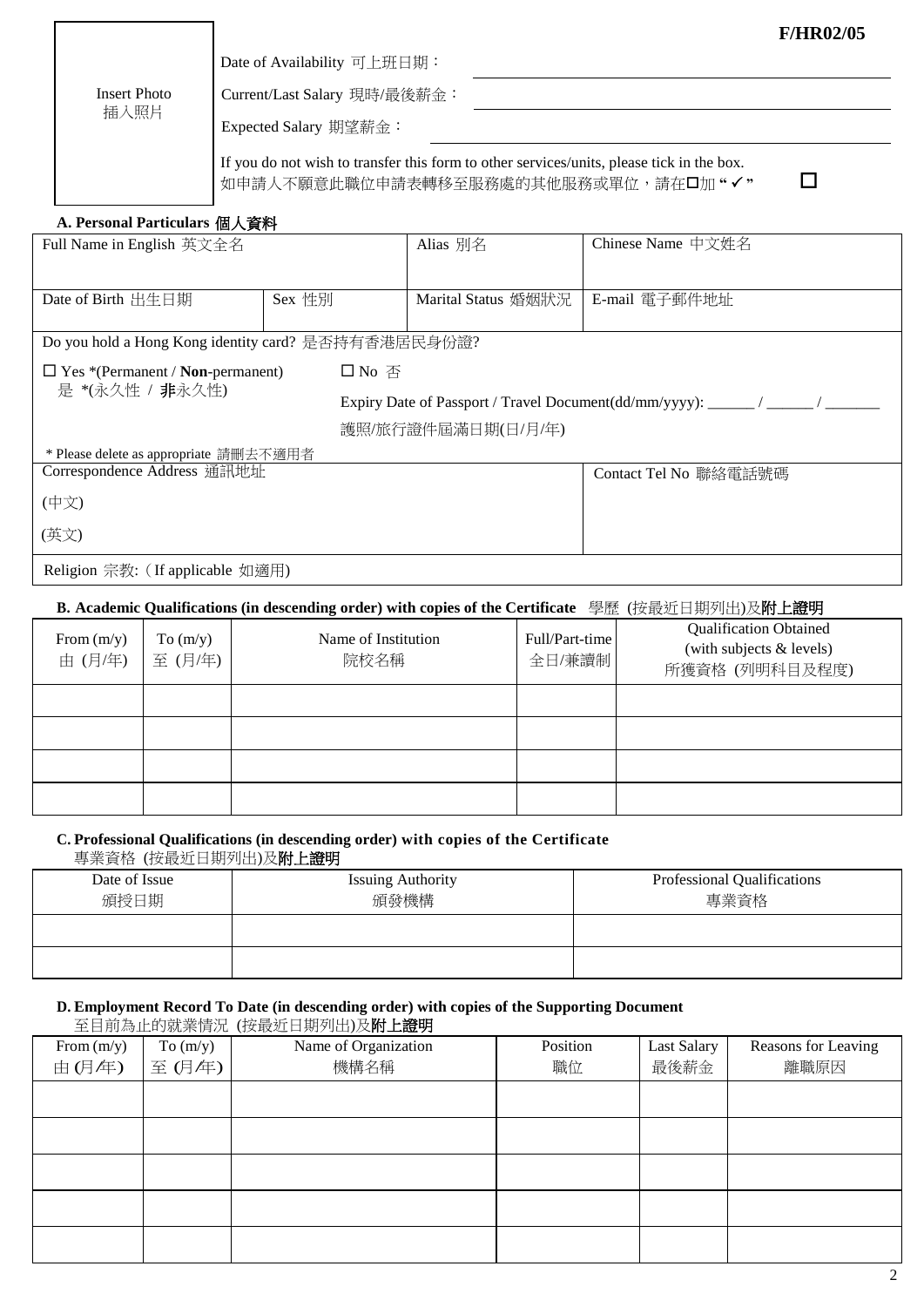**F/HR02/05**

## **E. Language and Skills (Please " " if appropriate)** 語言及技能 **(**請於適用處加上**" ")**

| Language Skills 語言能力                   | Speak 講                           |      |         | Read 讀    |              |      | Write 寫   |      |                    |      |         |      |
|----------------------------------------|-----------------------------------|------|---------|-----------|--------------|------|-----------|------|--------------------|------|---------|------|
|                                        | Excellent                         | Good | Average | Poor      | Excellent    | Good | Average   | Poor | Excellent          | Good | Average | Poor |
|                                        | 優                                 | 良    | 常       | 劣         | 優            | 良    | 常         | 劣    | 優                  | 良    | 常       | 劣    |
| Chinese $\oplus \overline{\chi}$       |                                   |      |         |           |              |      |           |      |                    |      |         |      |
| English 英語                             |                                   |      |         |           |              |      |           |      |                    |      |         |      |
| Cantonese 廣東話                          |                                   |      |         | <b>NA</b> |              |      | <b>NA</b> |      |                    |      |         |      |
| Putonghua 普通話                          |                                   |      |         | <b>NA</b> |              |      | <b>NA</b> |      |                    |      |         |      |
| Others 其他                              |                                   |      |         |           |              |      |           |      |                    |      |         |      |
| Computer Skills 電腦技能                   | $\Box$ Word                       |      |         |           | $\Box$ Excel |      |           |      | $\Box$ Power Point |      |         |      |
|                                        | □ Others (Please state) 其他 (請列明): |      |         |           |              |      |           |      |                    |      |         |      |
| Other job-related skills<br>其他與工作相關的技能 |                                   |      |         |           |              |      |           |      |                    |      |         |      |

# **F. Other Information** 其他資料

| Channel you learn about this vacancy 你獲悉空缺的途徑                                                                                                                                                                                                                                              |                                                                                       |                                                                                       |                                                                                                                                                                                  |  |  |  |
|--------------------------------------------------------------------------------------------------------------------------------------------------------------------------------------------------------------------------------------------------------------------------------------------|---------------------------------------------------------------------------------------|---------------------------------------------------------------------------------------|----------------------------------------------------------------------------------------------------------------------------------------------------------------------------------|--|--|--|
| □ Labour Department 勞工處                                                                                                                                                                                                                                                                    | □ Newspaper 報章                                                                        |                                                                                       | □ Website 網站<br>□ Relatives/Friends 親友介紹                                                                                                                                         |  |  |  |
| □ Others 其他:                                                                                                                                                                                                                                                                               |                                                                                       |                                                                                       |                                                                                                                                                                                  |  |  |  |
| Are you a candidate with disability?<br>(Optional and will not affect interview result)<br>你是否殘疾人士? (可選擇不填寫而不會影響面試結果)<br>□ Yes 是<br>$\square$ No $\overline{\triangle}$                                                                                                                    |                                                                                       |                                                                                       | Have you ever been convicted of a criminal offence<br>(incl. Sexual Offence)?<br>(Optional and will not affect interview result)<br>你曾否觸犯任何刑事罪行而被定罪(包括性罪行)?<br>(可選擇不填寫而不會影響面試結果) |  |  |  |
| If yes, please indicate nature and degree of disability and specify any<br>special arrangement required if attends an interview.<br>如為殘疾人士,請註明殘疾性質及程度,以及在參加面試時是否<br>需要特別的安排                                                                                                                |                                                                                       |                                                                                       | □ Yes 是<br>If yes, please state 如有, 請說明:<br>$\square$ No $\overline{\triangle}$                                                                                                  |  |  |  |
| Do you have mental illness records?                                                                                                                                                                                                                                                        |                                                                                       |                                                                                       | Do you have the following habits?                                                                                                                                                |  |  |  |
| (Optional and will not affect interview result)                                                                                                                                                                                                                                            |                                                                                       |                                                                                       | (Optional and will not affect interview result)                                                                                                                                  |  |  |  |
| 是否有精神病紀錄? (可選擇不填寫而不會影響面試結果)                                                                                                                                                                                                                                                                |                                                                                       |                                                                                       | 是否有以下習慣? (可選擇不填寫而不會影響面試結果)                                                                                                                                                       |  |  |  |
| □ Yes 是                                                                                                                                                                                                                                                                                    |                                                                                       |                                                                                       | Smoking 吸煙<br>$\square$ Yes 是<br>口 No 否                                                                                                                                          |  |  |  |
| $\square$ No 否                                                                                                                                                                                                                                                                             |                                                                                       |                                                                                       | Drinking alcohol 飲酒 □ Yes 是<br>$\square$ No $\overline{\triangle}$                                                                                                               |  |  |  |
| Have you ever been employed by /entered into Service Contract with Hong Kong Children & Youth Services?<br>你曾否以僱員身份 / 以服務合約形式在香港青少年服務處任職?<br>□ Yes 是<br>$\square$ No $\overline{\triangle}$<br>If yes, please specify contract period, position and department/ unit 如是,請註明合約日期、職位及所屬部門/單位 |                                                                                       |                                                                                       |                                                                                                                                                                                  |  |  |  |
|                                                                                                                                                                                                                                                                                            |                                                                                       |                                                                                       | Is/Are any family member(s)/ relative(s)/ friend(s) working in our Agency? 是否有親友現於本服務處工作?                                                                                        |  |  |  |
| □ Yes 是 If yes, please state 如有,請說明:                                                                                                                                                                                                                                                       |                                                                                       | □ No 否                                                                                |                                                                                                                                                                                  |  |  |  |
| Name:                                                                                                                                                                                                                                                                                      | Current position:<br>Relationship:<br>關係:<br>現時職位:                                    |                                                                                       |                                                                                                                                                                                  |  |  |  |
| Have you applied any other post(s) with Hong Kong Children & Youth Services in the past?<br>你曾否在過去向香港青少年服務處申請任何職位?<br>□ Yes是<br>$\square$ No $\overline{\triangle}$                                                                                                                        |                                                                                       |                                                                                       |                                                                                                                                                                                  |  |  |  |
| If yes, please complete the following parts 如有,請填妥以下部份:                                                                                                                                                                                                                                    |                                                                                       |                                                                                       |                                                                                                                                                                                  |  |  |  |
| Post 職位                                                                                                                                                                                                                                                                                    | Date 日期                                                                               |                                                                                       | Results 結果                                                                                                                                                                       |  |  |  |
|                                                                                                                                                                                                                                                                                            |                                                                                       | *Offered/Interviewed/Not interviewed/Others, please specify:<br>*取錄/已獲約見/不獲約見/其他,請註明: |                                                                                                                                                                                  |  |  |  |
|                                                                                                                                                                                                                                                                                            | *Offered/Interviewed/Not interviewed/Others, please specify:<br>*取錄/已獲約見/不獲約見/其他,請註明: |                                                                                       |                                                                                                                                                                                  |  |  |  |